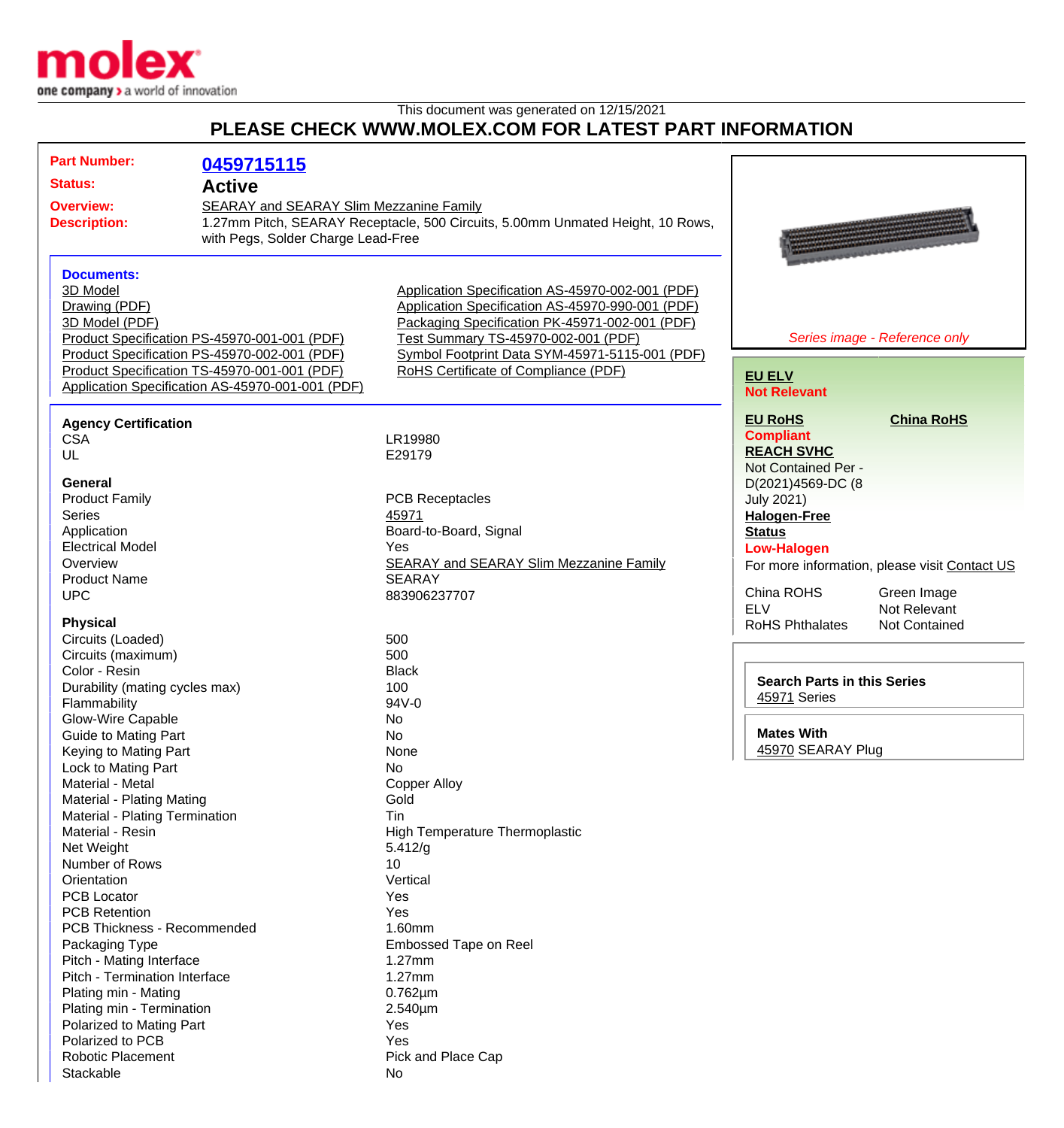| Surface Mount Compatible (SMC)<br>Temperature Range - Operating<br>Termination Interface: Style<br><b>Unmated Height</b>                                                             | Yes<br>-55 $\degree$ to +125 $\degree$ C<br>Surface Mount<br>5.00mm |  |  |  |
|--------------------------------------------------------------------------------------------------------------------------------------------------------------------------------------|---------------------------------------------------------------------|--|--|--|
| <b>Electrical</b><br>Current - Maximum per Contact<br>Grounding to PCB<br>Voltage - Maximum                                                                                          | 2.7A<br>N <sub>0</sub><br><b>240V AC</b>                            |  |  |  |
| <b>Solder Process Data</b><br>Duration at Max. Process Temperature (seconds)<br>Lead-freeProcess Capability<br>Max. Cycles at Max. Process Temperature<br>Process Temperature max. C | 003<br><b>REFLOW</b><br>001<br>260                                  |  |  |  |
| <b>Material Info</b>                                                                                                                                                                 |                                                                     |  |  |  |
|                                                                                                                                                                                      |                                                                     |  |  |  |
| <b>Reference - Drawing Numbers</b>                                                                                                                                                   |                                                                     |  |  |  |
| <b>Application Specification</b>                                                                                                                                                     | AS-45970-001-001, AS-45970-002-001,<br>AS-45970-990-001             |  |  |  |
| <b>Electrical Model Document</b>                                                                                                                                                     | EE-45970-010-010, EE-46556-0085-001                                 |  |  |  |
| <b>Packaging Specification</b>                                                                                                                                                       | PK-45971-002-001                                                    |  |  |  |
| <b>Product Specification</b>                                                                                                                                                         | PS-45970-001-001, PS-45970-002-001,<br>TS-45970-001-001             |  |  |  |
| S-Parameter Model                                                                                                                                                                    | SP-45970-010-010, SP-46556-0085-001                                 |  |  |  |
| <b>Sales Drawing</b>                                                                                                                                                                 | SD-45971-001-001                                                    |  |  |  |
| Symbol/Footprint Data                                                                                                                                                                | SYM-45971-5115-001                                                  |  |  |  |
| <b>Test Summary</b>                                                                                                                                                                  | TS-45970-002-001                                                    |  |  |  |

This document was generated on 12/15/2021

## **PLEASE CHECK WWW.MOLEX.COM FOR LATEST PART INFORMATION**